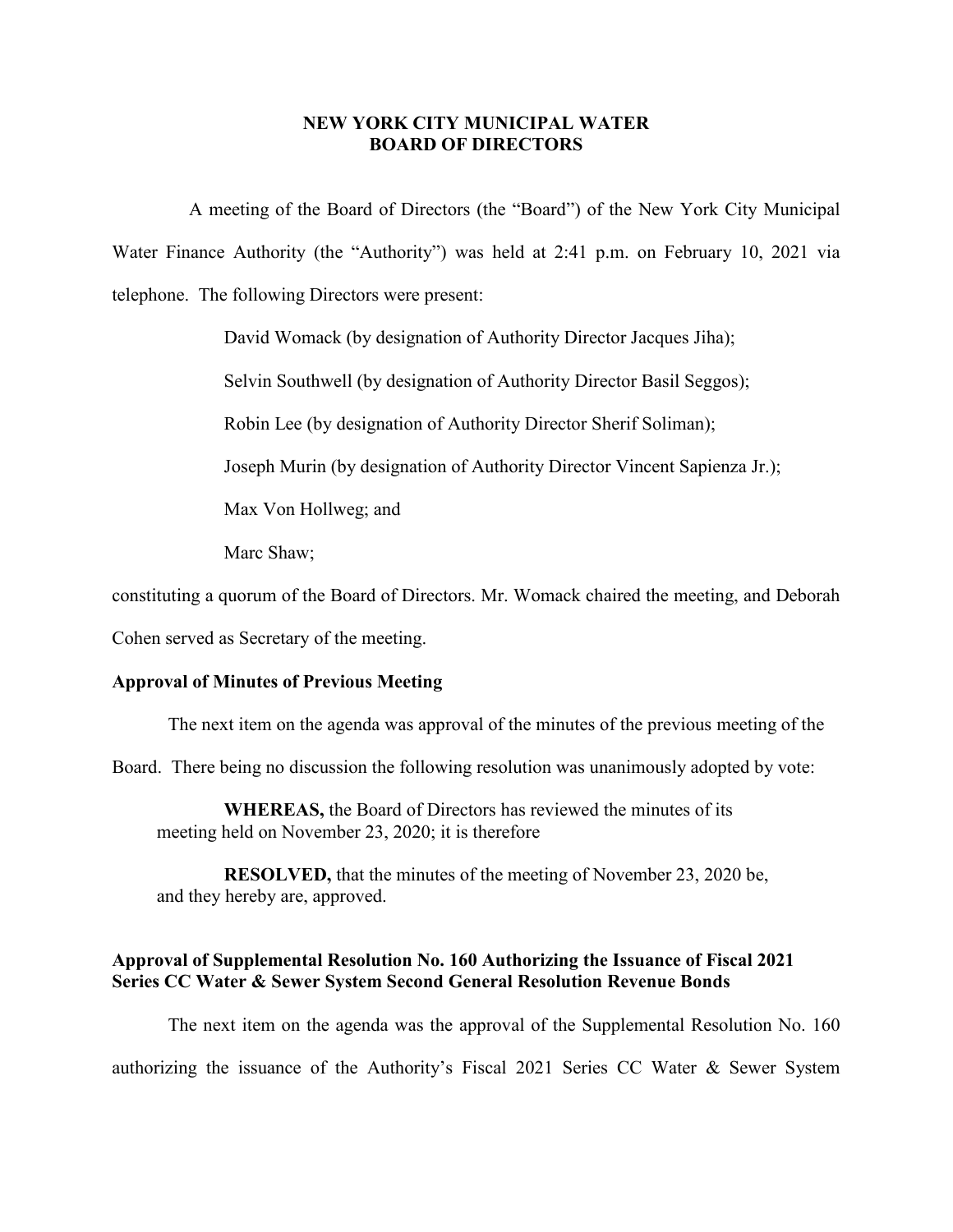Second General Resolution Revenue Bonds. Mr. Womack noted that the resolution would authorize up to \$575 million of Bonds, and that this action had been recommended by the Finance Committee. Upon unanimous vote, the resolution<sup>[1](#page-1-0)</sup> was adopted.

### **Approval of Supplemental Resolution No. 161 Authorizing the Issuance of Fiscal 2021 Series DD Water & Sewer System Second General Resolution Revenue Bonds**

The next item on the agenda was the approval of the Supplemental Resolution No. 161 authorizing the issuance of the Authority's Fiscal 2021 Series DD Water & Sewer System Second General Resolution Revenue Bonds. Mr. Womack noted that the resolution would authorize up to \$625 million of Bonds, and that this action had been recommended by the Finance Committee. Upon unanimous vote, the resolution<sup>[2](#page-1-1)</sup> was adopted.

# **Approval of Supplemental Resolution No. 162 Authorizing the Issuance of Fiscal 2021 Series EE Water & Sewer System Second General Resolution Revenue Bonds**

The next item on the agenda was the approval of the Supplemental Resolution No. 162 authorizing the issuance of the Authority's Fiscal 2021 Series EE Water & Sewer System Second General Resolution Revenue Bonds. Mr. Womack noted that the resolution would authorize up to \$325 million of Bonds, and that this action had been recommended by the Finance Committee. Upon unanimous vote, the resolution<sup>[3](#page-1-2)</sup> was adopted.

#### **Discussion of Upcoming Accounting Software Procurement**

Mr. Womack introduced the next item on the agenda, which was a discussion of the Authority's planned upcoming procurement for new accounting software. He noted that the

<span id="page-1-0"></span> $<sup>1</sup>$  Filed with the meeting minutes</sup>

<span id="page-1-1"></span><sup>&</sup>lt;sup>2</sup> Filed with the meeting minutes

<span id="page-1-2"></span><sup>&</sup>lt;sup>3</sup> Filed with the meeting minutes